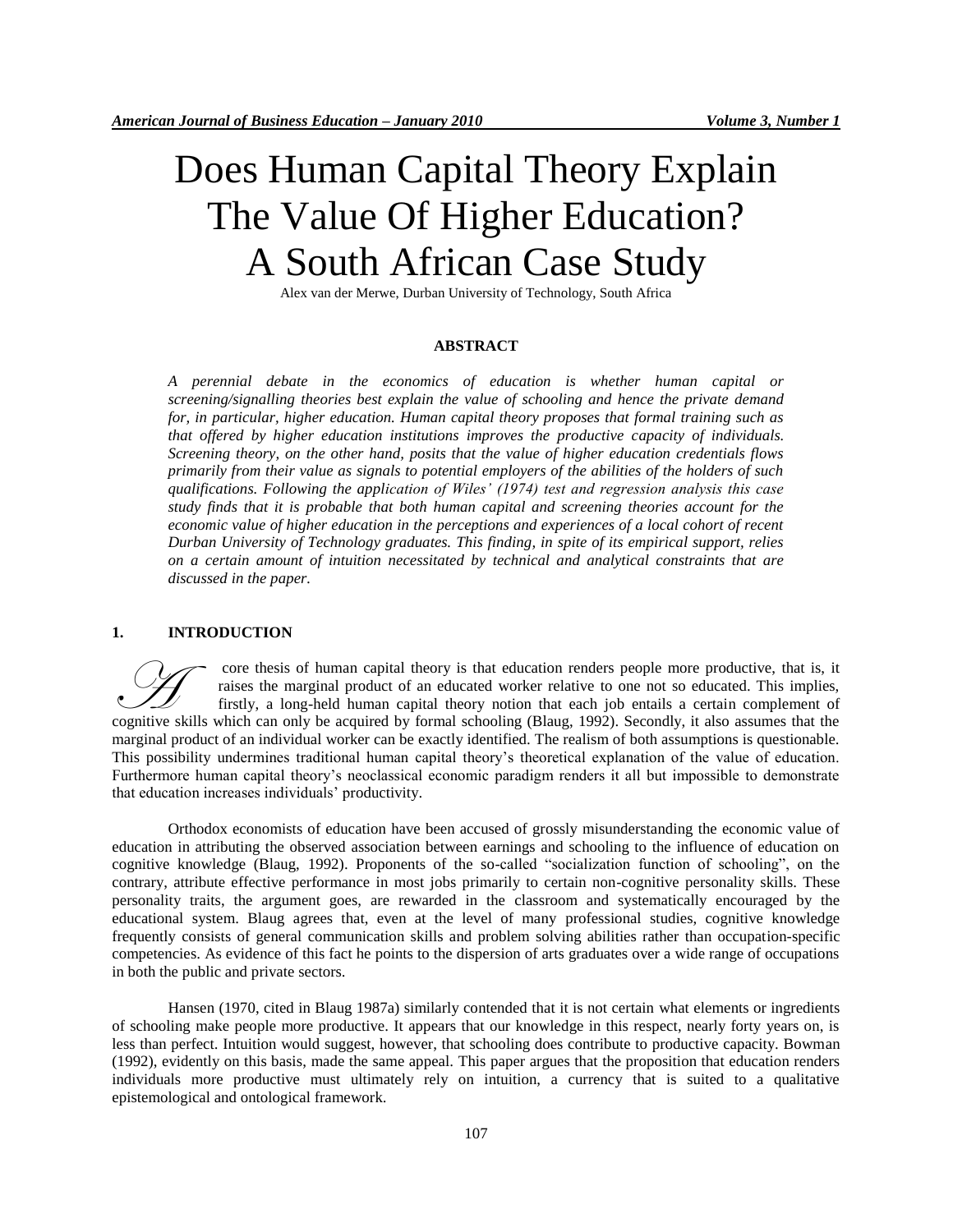It is important to examine aspects of human capital theory, including the perceived value of education, upon the open ground of human experiences, beliefs, perceptions and motivations. There should be greater acknowledgement that individuals often act on the basis of limited knowledge or variable mental capacities so that, after the fact, their behaviour cannot be regarded as "rational" in the neoclassical economic sense. Instead, the behaviour of economic agents becomes comprehensible in the context of bounded rationality (Rothschild, 2002). Such a philosophical approach, if it is to add value to what is already known, should not arbitrarily constrain how people interpret their realities or views of the world. Its purpose should not be prediction if such prediction is to be fashioned by contortions of logic. Rather, a philosophical approach is required whose purpose will be to contextualize, interpret and understand actors' perspectives.

This paper, by comparing the employment and earnings expectations and experiences of recent graduates, offers a measured opinion of how convincingly human capital theory can account for the perceived economic value of higher education. The findings of this single-case study are based on a longitudinal survey of Durban University of Technology (DUT) students and graduates. Section 2 briefly reviews some of the relevant literature; Section 3 explains the research method; Section 4 discusses the analysis and findings and Section 5 concludes.

## **2. REVIEW OF THE LITERATURE**

#### **a) Human capital's theoretical framework**

It is ironic that the difficulty of proving human capital theory's posited direct link between formal education and productivity is at least partly a consequence of what some would identify as structural flaws in neoclassical economic philosophy. Neoclassical economic orthodoxy has endured a long tradition of opposition on the basis that it is founded on an ontology that is not easily recognisable in the real world (Rothschild, 2002). Piore (2006), for example, alleges that the vulnerability of economics (presumably he means mainstream neoclassical theory) is that it is addressing problems in the world. A common complaint is that neoclassical economics sacrifices realism (and hence relevance) in its relentless pursuit of scientific rigour (Thompson, 1997). The general argument here is that, in order to preserve the coveted scientific status that neoclassical economics evidently craves (Lazear, 2000) the real world must necessarily be sterilized by means of various assumptions about the behaviour of economic agents. This sanitization, according to critics, allows the development of efficient and elegant theories (Rothschild, 2002) however far removed they may be from imperfect day-to-day life.

Human capital theory, as a product of neoclassical economics, inherits its metaphysical assumptions of the "hard core" of the orthodox economics research programme (Zamora, 2006). These basic assumptions include *individualism, perfect knowledge, rationality, private property rights* and *market economy (competition)*. The issue of the "realism" of assumptions in economic theory has been much debated (Friedman 1953, Nagel 1963). Many economists reject Friedman's (1953) view that the adequacy of theory must be judged, not by the realism of its assumptions, but by examining the concordance of the theory's logical consequences with the phenomena the theory is designed to explain. With respect to Friedman's gauge of what constitutes adequate theory one might reasonably expect that accurate prediction (and hence adequate theory) is in fact necessarily founded on correct assumptions. Blaug (1980) notes that *Verstehen* doctrine requires realism of assumptions in respect of human motivation in the social sciences.

Certainly, in Blaug's (1987a) estimation, human capital theory's central proposition that education produces a net positive marginal product of labour can be tested only with difficulty, that is to say, under improbable conditions. This is partly because it evidently entails "leaps of logic" to apportion marginal product due to education to labour, as distinct from other factors, while also gratuitously assuming that marginal product can be matched to individuals. Furthermore, the notion that higher earnings of more-educated workers signifies their superior marginal product relative to less-educated workers ironically founders on the neoclassical assumption of labour market competition. Thus it is only under conditions of perfect labour market competition that the higher earnings of moreeducated workers can be said to exactly match their higher marginal product relative to less-educated workers. Even in the unlikely circumstance of competitive labour markets, Blaug asserts that the competitive labour market model lacks predictive power and fails to indicate a timeframe within which to produce a response in situations of disequilibrium. He notes, in addition, that it is also silent about the nature of this response. The net effect of these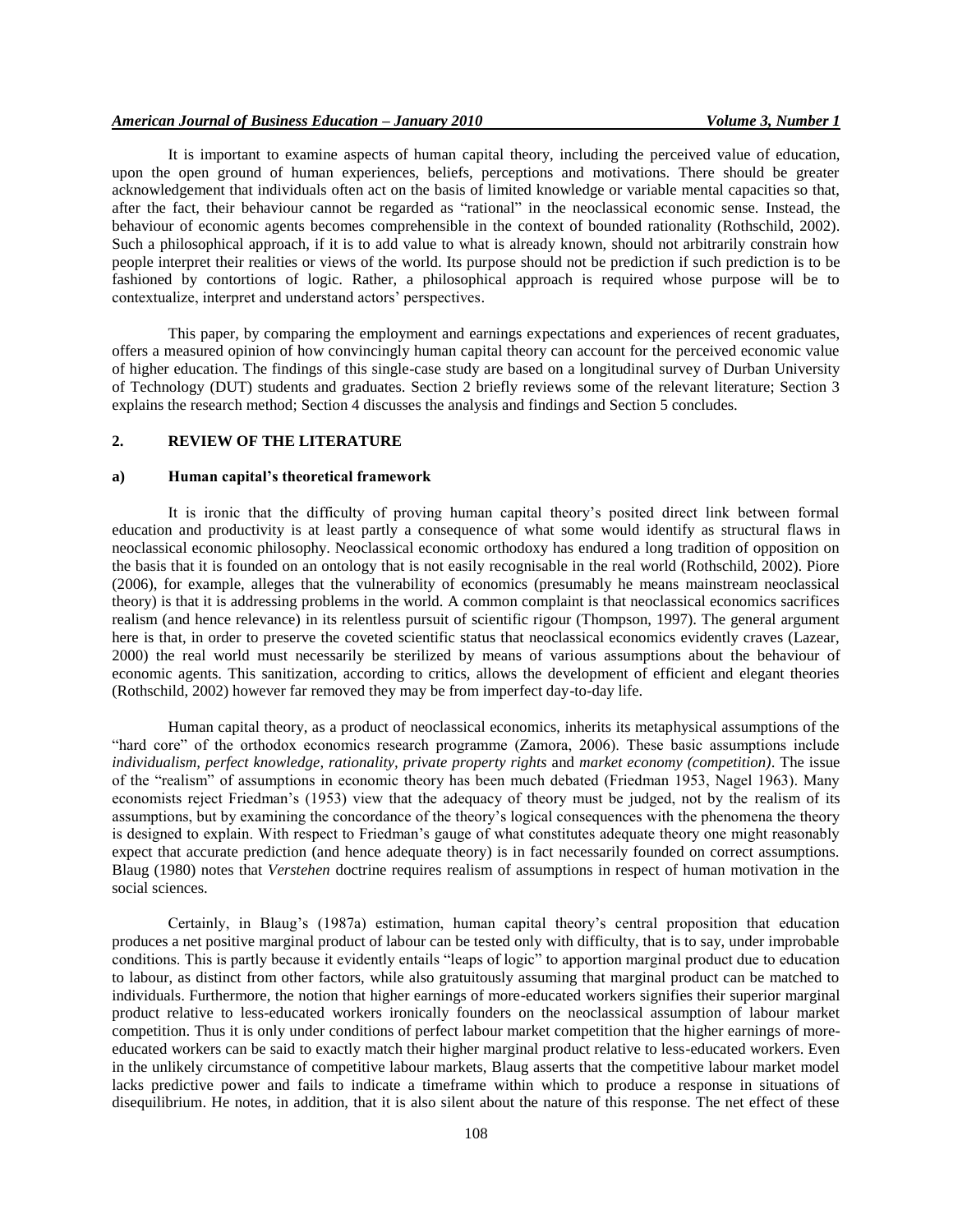deficiencies is that one is tempted to regard the idea that more education makes people more productive as evidenced in their higher earnings as merely an assumption whose veracity, in turn, depends on still other assumptions.

#### **b) A note on labour market expectations and experiences**

If it is true that formal education makes people more productive and that this is a significant reason that they invest in this commodity then one might, at least, expect the labour market expectations and labour market experiences of higher education graduates to be reasonably close. Thus graduates should generally secure suitable employment more readily than those who do not have higher education credentials while also earning more, on average, than non-graduates. This is their expectation and motive for investing in higher education which is implicitly founded, to some degree, on a belief that potential employers also believe that formal education has productivity enhancing properties.

There appears to be a dearth of South African academic research on students' and graduates' workplace expectations and experiences. The literature describing the employment experiences of graduates, even at an international level, seems to be limited (Polach, 2004). Even so, the impression seems to be that students and graduates often have grossly inflated expectations (Graham and Mckenzie 1995, Cosser and Du Toit 2002, La Bella 2008).

Smith and Kruger (2005) identify several factors that could influence a graduate's workplace expectations. These include reward and benefit expectations which have both monetary and non-monetary components. They classify remunerative benefits into three main categories, namely: financial security (e.g. pensions, life assurance etc.); financial assistance (e.g. subsidised mortgages, company loans etc.) and personal benefits (e.g. compassionate leave, long service awards etc.).

South African surveys have, at least since the 1950s, yielded empirical data on the scale of graduate employment, unemployment, skills and competencies. Despite considerable social change over the past 50 years, the literature consistently reports that the main graduate employment problems relate to the demographics of graduates, mismatches between graduate skills and labour market needs, graduate shortages in key fields, bias in terms of institution attended, and significant differences in time-to-employment across economic sectors (Koen, 2006).

The findings, according to Koen (2006) of institutional graduate labour market research can be summarised as follows: A generally high and variable rate of graduate unemployment at graduation (ranging from 3% to 25%), many graduates (up to one third in commerce) enter the labour market via temporary jobs and most graduates (75%- 90%) consider that their studies prepare them adequately for their current jobs. Profession related research appears to support the results of national studies in confirming the broad trend that humanities students, females and black students take longer to find employment.

Moleke (2005) reports that 60% of graduates found jobs immediately, a further 28% found employment 1-6 months after graduating, 6% were employed within 7-12 months after graduating and a further 6% were still unemployed more than a year after obtaining their qualifications. Most graduates' (66%) jobs were permanent, 19% were temporary and 15% were contract engagements. A minimum of 73.9% of graduates by field of study reported that their jobs were related to their studies. Graduates in fields with greater professional focus - such as medical sciences and engineering - found employment more rapidly than those who qualified in fields of a more general nature. In respect of the generalist fields, fewer humanities and arts than commerce and natural sciences graduates found immediate employment. Moleke speculates that this might be explained by a perception that commerce and natural sciences graduates offer capabilities in respect of skills and performances that employers require. If this interpretation is correct then it hints at the possibility that employers, in certain circumstances, adopt a screening or sorting approach to employing graduates.

Moleke observes that the employment prospects and outcomes of graduates are evidently also affected by race, gender and institution attended (historically white or historically black). More than 50% of White graduates found immediate employment in all study fields whereas the only fields in which more than 50% of Black graduates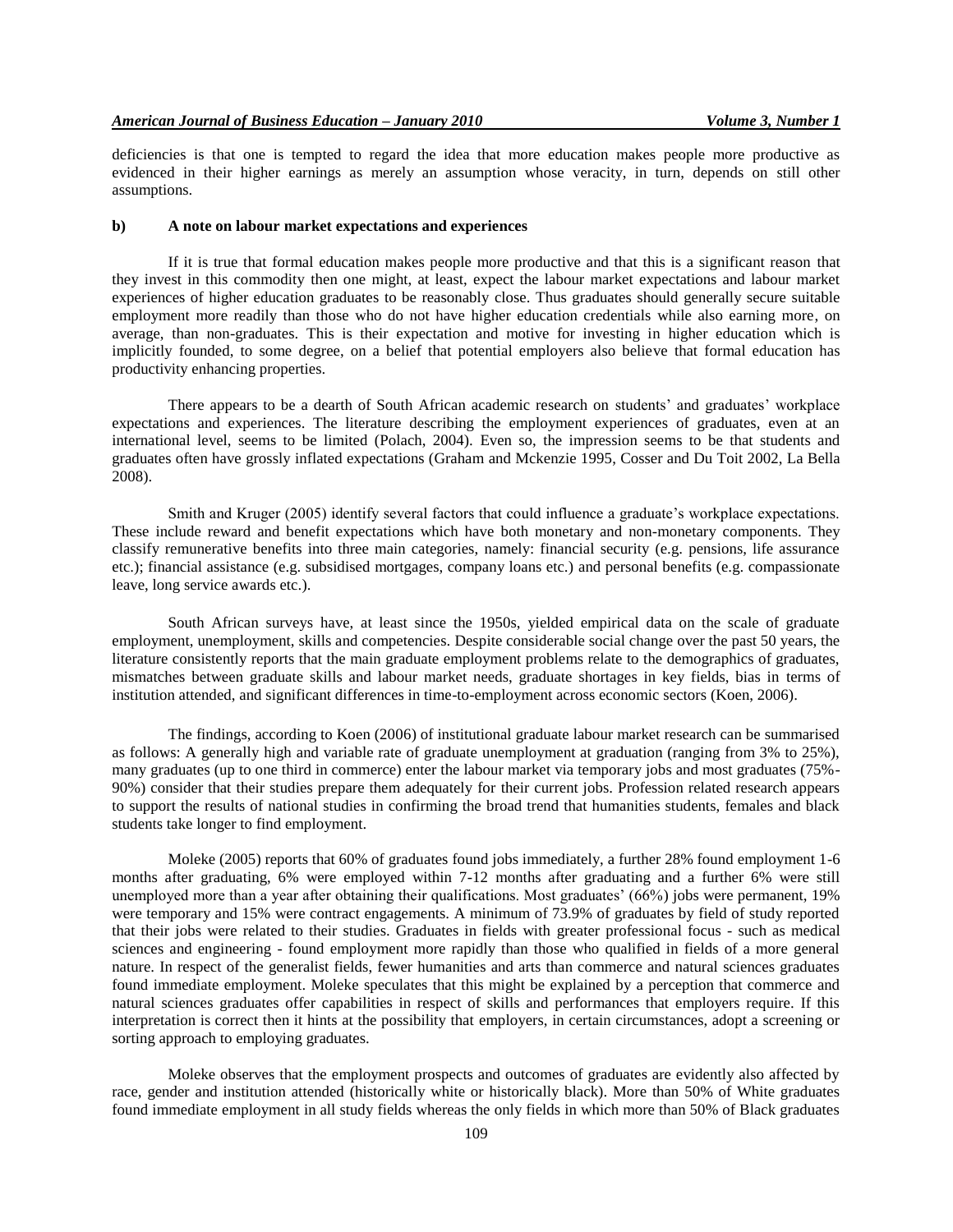found jobs immediately were engineering, medical sciences and agriculture. Slightly more males (62.3%) than females (57%) gained immediate employment. Moleke finds that graduates from historically white universities had better job prospects than those from historically black institutions. Only about 40% of those who found immediate employment were from historically black institutions (HBU's) while 69% from historically white universities (HWU's) found jobs immediately after graduation. Moleke considers that this may be due partly to the fact that HBU's historically tend to have more students graduating in fields with lower employment prospects, that is, humanities, arts and education. She also argues, however, that it is likely that tertiary institutions (and hence their qualifications/credentials) serve as a signal in the labour market whereby graduates from HWU's are assumed to have characteristics that are better correlated with higher performance in the labour market.

The graduate labour market literature reports some conflicting findings. Some studies, for example, have reported a dearth of graduate labour market opportunities while others, for the same period, point to labour market successes for graduates. Many recent studies (Casale, Muller and Posel 2004, Van der Berg and Louw 2004, Naidoo 2006b, Anon. 2006d, Bhorat 2007), for instance, all report significant and growing graduate unemployment in South Africa. Indeed it has been estimated that graduate unemployment increased by almost 50% over the period 1995- 2005 (Anon., 2007e). This is at odds with the findings of many of the graduate studies reviewed by Koen (2006) and also Moleke's (2003, 2005) survey results.

Notwithstanding some conflicting research findings, however, the international experience of generally lower rates of unemployment for holders of higher educational qualifications relative to those without such credentials – as postulated in human capital theory – is apparently shared by South Africa. Moleke (2003, 2005), in various surveys of South African university graduates, finds that the rate of unemployment of graduates is low compared to the overall rate. Furthermore, when graduates are unemployed this tends to be of a short duration.

### **c) How to make sense of graduates labour market experiences?**

New graduates' labour market experiences appear, generally, to be a function of a broad array of variables ranging from study field, labour market conditions, personal characteristics, demographics and so forth. A sizeable literature offers evidence in support of human capital theory as a generally plausible explanation of the labour market outcomes (experiences) of higher education graduates. Thus these studies generally report that graduates tend to earn more than non-graduates and also appear to suffer a lower incidence of unemployment. The former observation is, however, not particularly helpful in Dore's (1976) view given that the existence of some correlation between education and subsequent lifetime earnings may have various explanations. In this vein, Hamalainen and Uusitalo (2006) note that the two main rival theories in the economics of education, human capital and sorting/screening theories, in most cases offer identical predictions, that is, the better educated tend to earn more.

A further broad trend observed in the labour market experiences of new graduates is the growing incidence of graduate unemployment possibly as a direct result of the significant increase in the number of higher education enrolments and graduates in the  $20<sup>th</sup>$  century. Other consequences of rising graduate numbers include graduate underemployment, graduates displacing non-graduates in non-graduate jobs (Wielers and Glebbeek, 1995) and lower commencing wages for graduates. On the face of it, these developments would appear to strike at the heart of human capital theory.

If human capital theory is held out as the primary foundation upon which private higher education demand is based, then it seems appropriate to examine whether the post-schooling labour market experiences of higher education graduates match their pre-enrolment expectations expressed in their demand for such training. Specifically, are higher education graduates' expectations of better jobs and a premium for their labour relative to those not so qualified realised in the real world of work? Human capital theory posits that this should be so since training raises the marginal product of labour and hence the wage rate according to the firm's employment equilibrium, MP = W (Becker, 1993). Of course this logic is produced by relying on the implicit assumption of competitive labour markets (Section 2a). A long held assumption of human capital theory, then, is that higher productivity is achieved by investments in education and training. This raises the quality of labour which factor is duly remunerated (Mincer, 1992).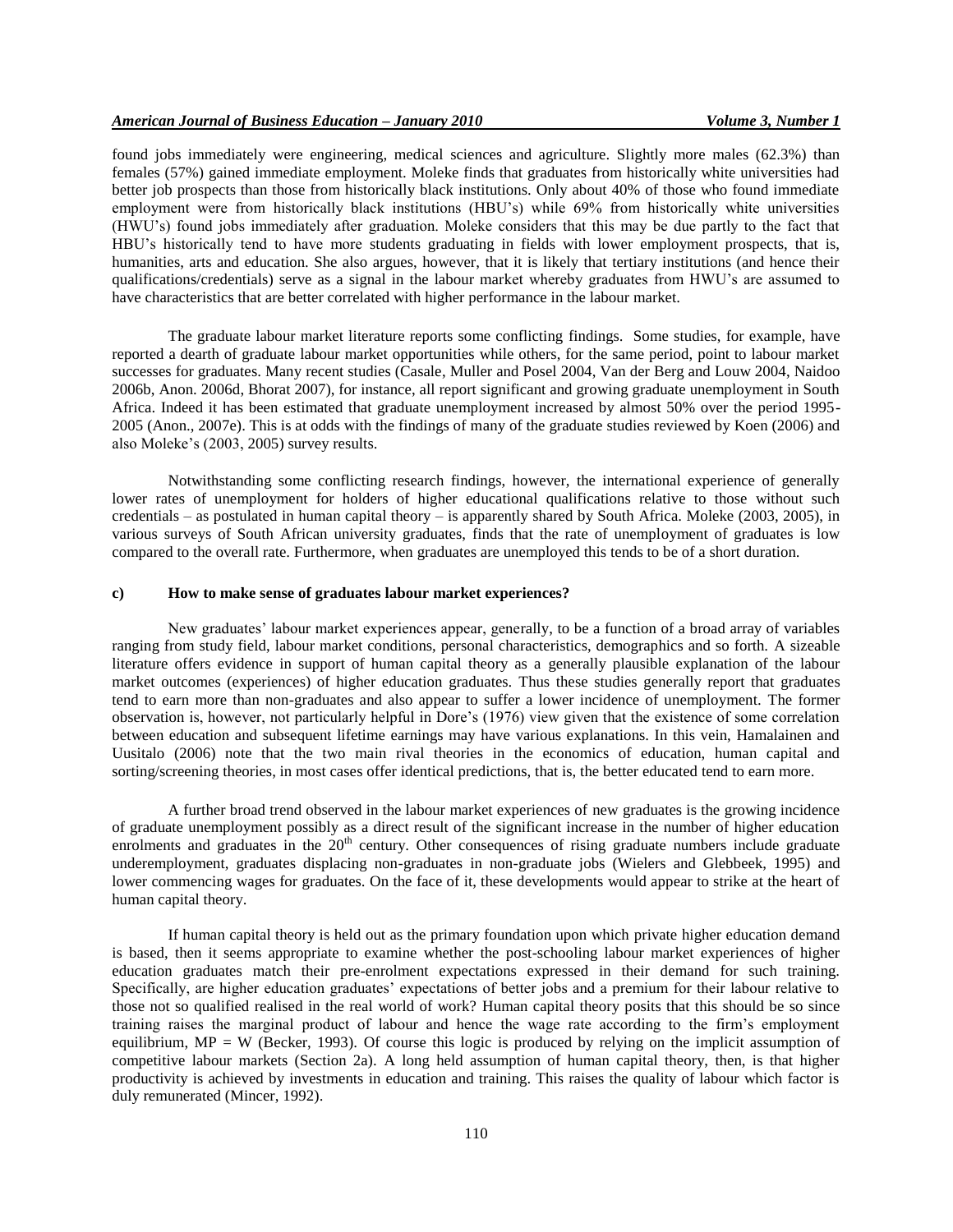Screening (signalling) theory, in its weak (and more credible) interpretation, attributes the correlation between education level and earnings to "statistical discrimination" (Blaug, 1992). Thus, faced with considerable information costs in deciding on whether to hire an employer, firms resort to stereotypes such as sex, colour, ethnic background, educational credentials, age and previous work experience all of which have been shown to be relatively good predictors of job performance. For most jobs it is cheaper to target group characteristics and to run the risk of occasional recruitment errors. Blaug notes that educational credentialism, as a species of a larger genus of "statistical discrimination", is widely and thus conveniently regarded as both meritocratic and legitimate. Signalling or screening theory, generally, does thus not accept that higher education necessarily has a meaningful productivity dividend. It is, however, as capable as human capital theory of explaining the widely observed correlation between educational attainment and earnings in its position that educational credentials are indicative of otherwise unobserved ability. Thus job candidates with higher education credentials – irrespective of the knowledge content of their training - are regarded, not without risk, as more able than those without such qualifications. Of course, the result is that those with better educational credentials are at an advantage in terms of employment and earnings.

Various tests have been performed to assess the explanatory power of human capital versus screening theories in respect of the correlation between educational attainment and earnings. One of the earlier such tests was that suggested by Wiles (1974). His recommended technique was to analyse the incomes of those employed in the field of their training which approach would control for the motivation factor. Thus one could more safely assume that such individuals have chosen to work in a field where they feel they have a genuine interest in the work (not only pecuniary). In such a circumstance, Wiles posited, the higher the correlation of income with degree class, and the lower its correlation with the relevance of subject matter, the truer is screening/signalling theory and the less true is human capital theory.

Miller and Volker (1984) applied the Wiles test to a census of then recent economics and science graduates from Australian universities. In their approach, they regressed graduates' starting salaries against a number of explanatory variables including a "test" variable. The test variable was a dummy variable indicating whether the individual was working in an occupation related to their field. Separate equations were estimated for male and female economics and science graduates. For male science graduates, only, was evidence found in favour of human capital theory. Miller and Volker concluded, thus, that there was strong evidence of screening in Australia. The Wiles technique was also used by Arabsheibani (1989) to analyse the commencing salaries of Egyptian university graduates. He similarly included a key dummy test variable reflecting whether the graduate reported that their education was "useful" in their current jobs. The coefficient was positive and significant for medical and science graduates and it was found to be almost significant for science graduates. Arabsheibani concluded that his results supported the human capital thesis. His finding that graduates with an additional teaching qualification (that is, another credential or "signal") received no premium for it, was further evidence for him against screening theory and in favour of human capital theory.

Other tests of the economic value of education include, for example, those employed by Lang and Kropp (1986) and Hamalainen and Uusitalo (2006). The former examined the effect of compulsory attendance laws (CALS) on educational attainment. They argued that the effects of a CAL under the human capital hypothesis contrast significantly with the predictions of the screening/sorting/signalling model. The effect of education on wages under the former hypothesis reflects only its effect on productivity. Thus individuals invest in an education up to the point that the present value of increased productivity just equals the cost of education. If the circumstances of the individual contemplating such an investment are such that the CAL is non-binding, then its introduction does not alter educational investment decisions under human capital theory. However, Lang and Kropp (1986) were able to prove that the introduction of a CAL will also increase the educational attainment of individuals not directly affected by it, a result that supports the sorting hypothesis. They concede, however, that with some reformulation it would be possible for human capital theory to account for the possibility that a CAL might in some instances affect those not bound by it.

In an alternative test of human capital versus signalling theories, Hamalainen and Uusitalo (2006) use data from Finnish polytechnic reform during the 1990s to establish the relative significance of these theories in explaining the link between educational attainment and earnings. All Finnish vocational colleges were gradually upgraded over the 1990s to the status of polytechnics with the aim of improving the quality of vocational education.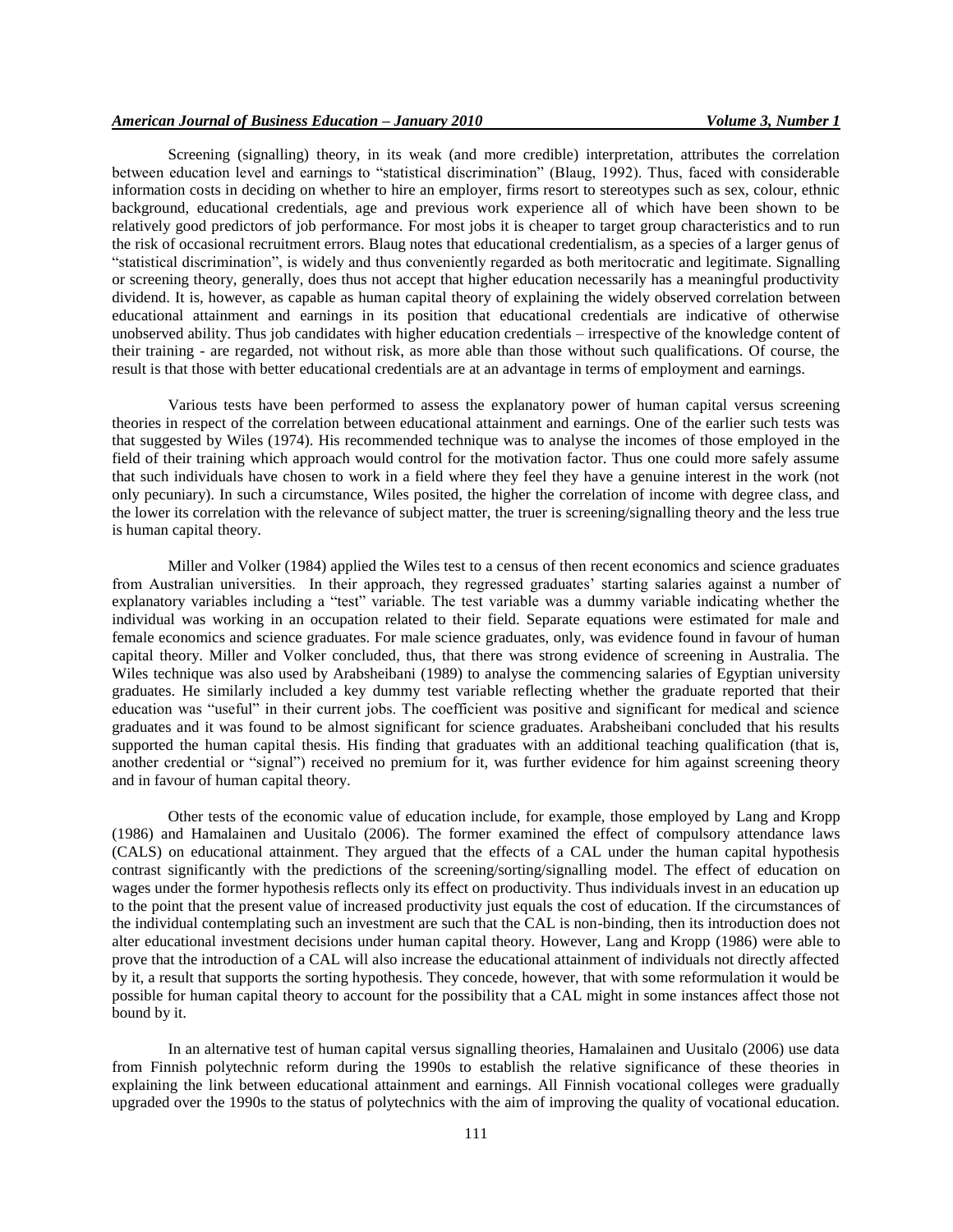The authors find evidence of lower earnings for graduates of schools that had not yet been upgraded to the status of polytechnics. They accept this result as indicative of the signalling role of education. On the other hand they find also – in support of human capital theory - that the increase in the population of new polytechnic (post reform) graduates raises the average earnings of both reformed (polytechnics) and not yet reformed (vocational) schools. Hamalainen and Uusitalo conclude that approximately 56% of the return to education reflects the effect of education on productivity (human capital value) and the remaining 44% its signalling or screening value.

In spite of various innovative analyses, it remains difficult to demonstrate – within a neoclassical economic framework - that education makes people more productive at least for the technical reasons briefly discussed in Section 2 a). Thus earnings can be believed to approach the marginal revenue product of labour only if labour markets are competitive. In spite of this Hamalainen and Uusitalo's (2006) study, like Lang and Kropp's (1986), implicitly assumes that higher earnings reflect a higher marginal product of labour. Wiles (1974), Miller and Volker (1984) and Arabsheibani (1989), among others, apparently all make the same leap of logic. Admittedly it is hard to think of a better measure of labour productivity than earnings although its shortcomings are evidently not commonly acknowledged. Perhaps the most that studies of the economic value of formal education can ultimately hope for is evidence of the *belief* that such education enhances individual productivity. The implication of this observation is that human capital theory's core notion that education improves the marginal product of labour should properly be interrogated in an epistemological milieu that gives due credence to qualitative data such as unconstrained expectations and beliefs. This study is based on such an approach.

# **3. METHOD**

This case study is based on a postal survey of the cohort of 2006 final year students roughly one year after graduation across all 3-4 year programmes (mainly national diplomas) offered at DUT's Pietermaritzburg campuses. Table 1 details the Survey's sampling frame.

The survey instrument employed in this study solicited primarily the perceptions, expectations, attitudes, intentions and experiences of respondents in respect of higher education and the local labour market. Studies that employ such data fall within the interpretive paradigm. In the interpretive approach descriptions of individuals' intentions, beliefs, values and reasons, together with observable phenomena, strongly influence knowledge construction (Henning, Van Rensburg and Smit, 2004). Interpretive studies strive to understand phenomena through the meanings that people ascribe to them (Myers, 1997). Myers notes that the philosophical base of interpretive research is hermeneutics and phenomenology. Research that is based on such relativistic, constructivist ontology is classified as qualitative in nature (Krauss, 2005). Piore (1983) notes that qualitative economic research seeks to construct knowledge from the behaviour of economic agents, if necessary, outside the basic maximizing framework that directs much of mainstream economic research. Thus this study, although it employs regression analysis, offers a qualitative interpretation of findings based on qualitative data.

Of those respondents registered for the first time in 2003/4, 81.2% graduated in 2007. Following data cleaning the sample comprised slightly more females (50.5%) than males and constitutes 18% of the population of 2006 final year students who would have registered for the first time in 2003/2004.

Since the credibility of purposive sampling depends on the degree to which it more or less accurately represents aspects of the population, it was necessary to consider not only the population proportions of graduates by programme but also the mean age and gender ratios of the target population. The mean age of the target population of graduates is 23.32 years with females making up most of this number (56%). By comparison, the sample mean age is 23.51 years with slightly more females (50.5%). While the sample was thus sufficiently representative of the mean age of the population of 2007 DUT (Pmb) graduates, it was necessary to weight it so that it would be more representative of the population characteristics in respect of gender ratio and proportions per study programme.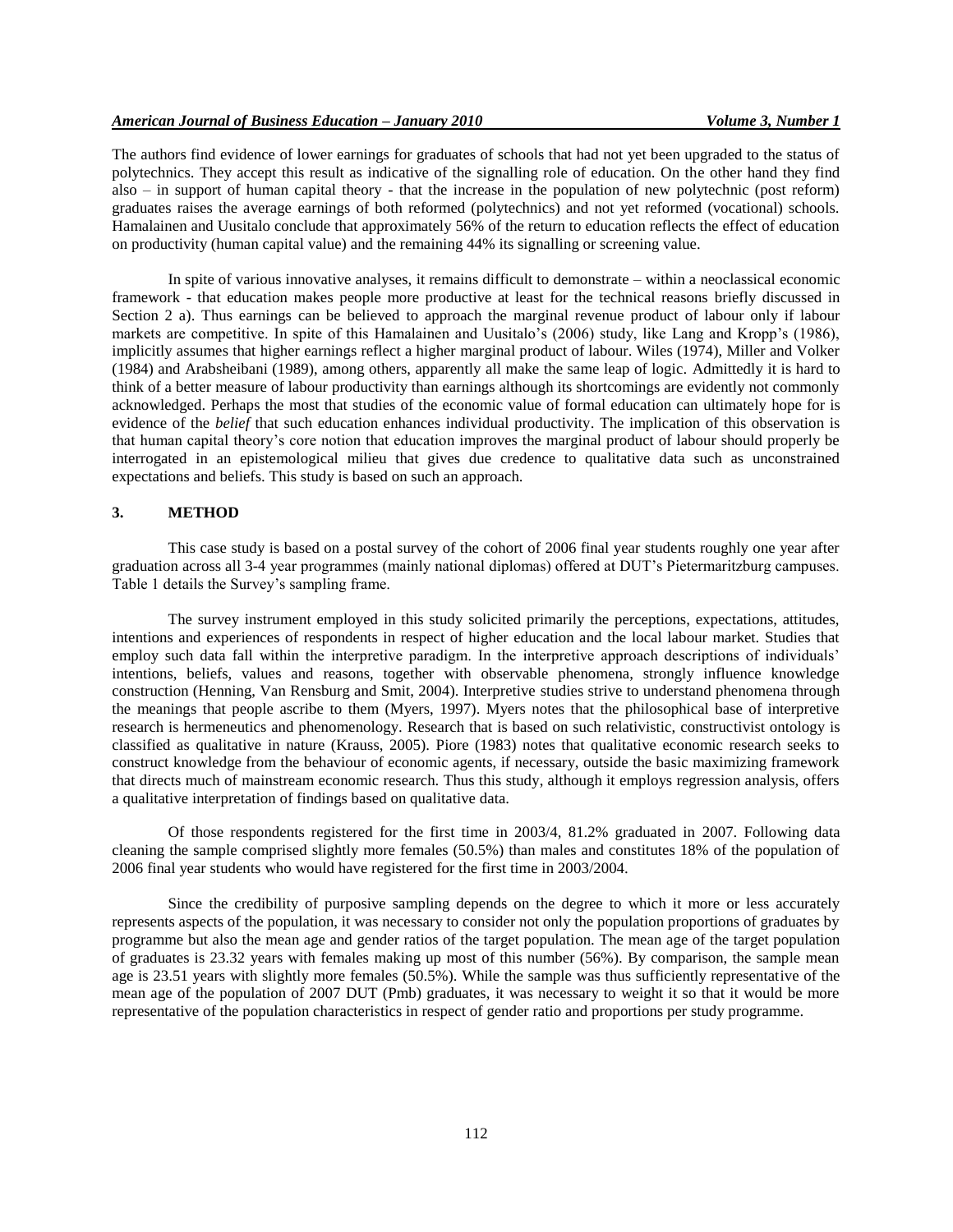| Programme                                 | <b>Total</b><br>number<br>of 2007<br>Pmb<br>graduates<br>who first<br>enrolled<br>in 2003/4 | <b>Total 2007</b><br>graduates<br>by<br>programme<br>first<br>enrolled in<br>$2003/4$ as a<br>percent of<br>total<br>graduations<br>first<br>enrolled in<br>2003/4 | <b>Total</b><br>number of<br>students<br>surveyed by<br>post (2006) | <b>Students</b><br>surveyed by mail<br>$in 2006$ as a<br>percent of total<br>third/final year<br>(2006)<br>registrations<br>enrolled for the<br>first time in<br>$2003/4$ (%) | Table 1. But ver sample frame (70 may not agg up to 100 of other wise tany due to Founding)<br><b>Total number of</b><br>respondents who<br>completed and<br>returned the<br>postal<br>questionnaire<br>(sample size) | Postal returns as a<br>percent of total<br>sample<br>(%) |
|-------------------------------------------|---------------------------------------------------------------------------------------------|--------------------------------------------------------------------------------------------------------------------------------------------------------------------|---------------------------------------------------------------------|-------------------------------------------------------------------------------------------------------------------------------------------------------------------------------|-----------------------------------------------------------------------------------------------------------------------------------------------------------------------------------------------------------------------|----------------------------------------------------------|
| Accounting/                               | 63                                                                                          | (%)<br>25.5                                                                                                                                                        | 59                                                                  | 10.5                                                                                                                                                                          | 28                                                                                                                                                                                                                    | 27.7                                                     |
| Finance                                   |                                                                                             |                                                                                                                                                                    |                                                                     |                                                                                                                                                                               |                                                                                                                                                                                                                       |                                                          |
| Human<br>Resources<br>Management          | 20                                                                                          | 8.1                                                                                                                                                                | 11                                                                  | $\overline{2}$                                                                                                                                                                | 6                                                                                                                                                                                                                     | 5.9                                                      |
| Public<br>Relations                       | 12                                                                                          | 4.9                                                                                                                                                                | 8                                                                   | 1.4                                                                                                                                                                           | 3                                                                                                                                                                                                                     | 3.0                                                      |
| Management                                | $\overline{7}$                                                                              | 2.8                                                                                                                                                                | $\overline{15}$                                                     | $\overline{2.1}$                                                                                                                                                              | 6                                                                                                                                                                                                                     | 5.9                                                      |
| Tourism                                   | 43                                                                                          | 17.4                                                                                                                                                               | 38                                                                  | 6.8                                                                                                                                                                           | 22                                                                                                                                                                                                                    | 21.8                                                     |
| Office<br>Management<br>and<br>Technology | $\overline{15}$                                                                             | 6.1                                                                                                                                                                | 14                                                                  | 2.5                                                                                                                                                                           | $\overline{8}$                                                                                                                                                                                                        | 7.9                                                      |
| Engineering                               | $\overline{5}$                                                                              | $\overline{2}$                                                                                                                                                     | 14                                                                  | 2.5                                                                                                                                                                           | $\overline{4}$                                                                                                                                                                                                        | 4.0                                                      |
| *Education                                | 36                                                                                          | 14.6                                                                                                                                                               | $21\,$                                                              | 3.8                                                                                                                                                                           | $\tau$                                                                                                                                                                                                                | 6.9                                                      |
| Public<br>Management<br>and<br>Governance | 46                                                                                          | 18.6                                                                                                                                                               | 37                                                                  | 6.6                                                                                                                                                                           | $\overline{17}$                                                                                                                                                                                                       | 16.8                                                     |
| Total                                     | 247                                                                                         | 100                                                                                                                                                                | 217                                                                 | 38.8                                                                                                                                                                          | 101                                                                                                                                                                                                                   | 100                                                      |

**Table 1: Survey sample frame (% may not add up to 100 or otherwise tally due to rounding)**

## **4. ANALYSIS AND RESULTS**

### **a) Descriptive analysis of respondents' early labour market experiences**

Most respondents (63.4%) reported that they were employed in full-time positions. The great majority of employed respondents (83.9%) also indicated that their employment was related to their DUT training.

Respondents had been surveyed a year earlier in 2006 to establish what their commencing earnings expectations would be in 2007. This information, together with relevant cost data was used to estimate respondents' expected returns to their higher education investments. Using Menon's (1997) approach and Hung, Chung and Sui-Chu Ho's (2000) "discrete" formulation of the short-cut method, expected and actual short-cut rates of return were computed. Table 2 displays respondents' mean commencing inflation-adjusted (2006 = base year) earnings and Table 3 compares their mean inflation-adjusted short-cut ex post (actual) and ex ante (expected) rates of return.

| <b>Mean income</b><br>(R/month) |    | <b>Minimum</b><br>(R/month) | <b>Maximum</b><br>(R/month) | Mean (R/month) | <b>Std. Deviation</b><br>(R/month) |
|---------------------------------|----|-----------------------------|-----------------------------|----------------|------------------------------------|
| Overall                         | 60 | 1392.86                     | 12226.19                    | 4430.06        | 2211.66                            |
| Males                           | 28 | 2321.43                     | 8280.30                     | 4955.82        | 2046.06                            |
| Females                         | 32 | 1392.86                     | 12226.19                    | 3970.02        | 2279.29                            |

**Table 2: DUT (Pmb) graduates' overall gross mean commencing earnings (2006 prices, Survey 3)**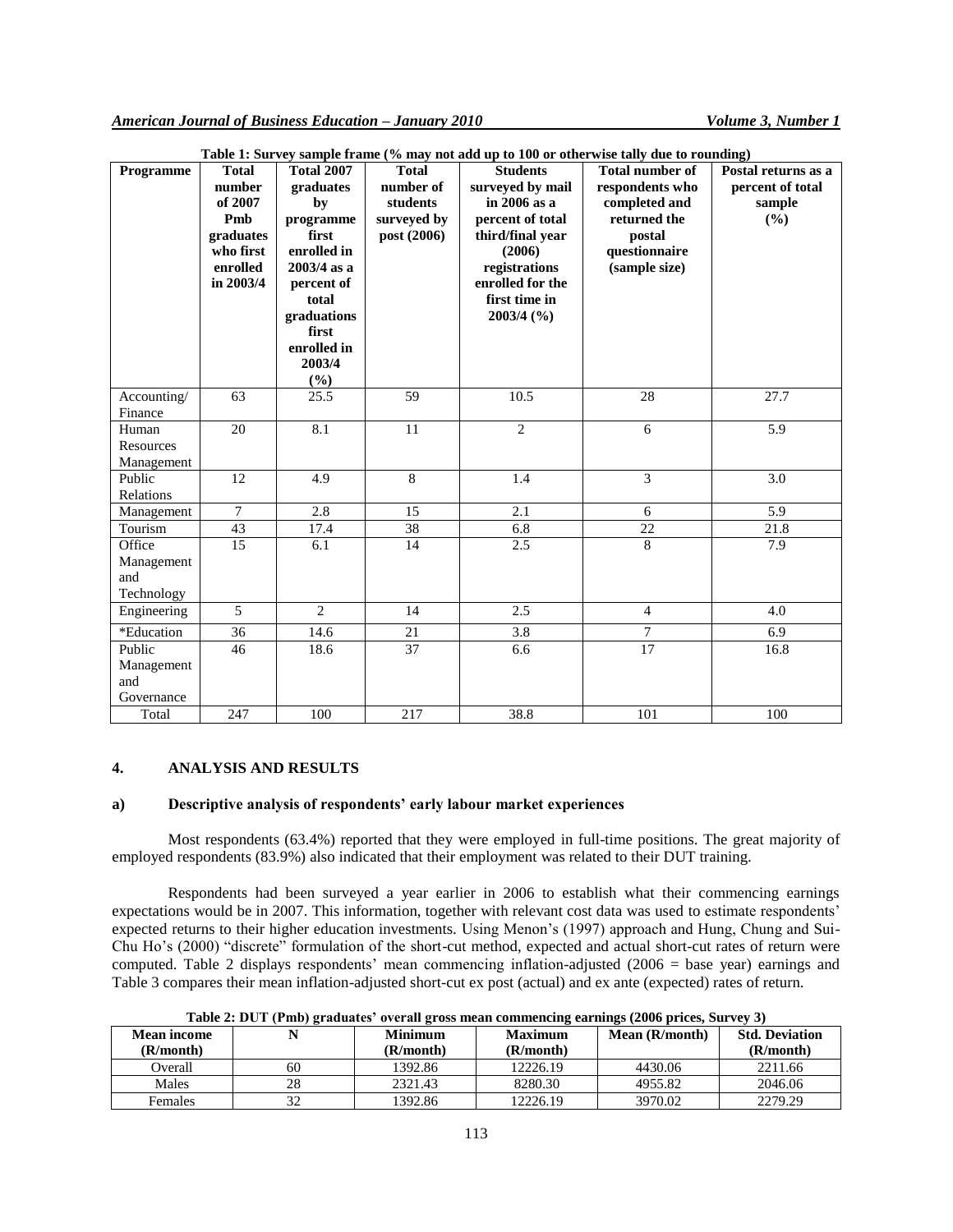| Table 3: New DUT graduates' overall ex post and ex ante short-cut rates of return |  |                |                |       |                       |  |  |
|-----------------------------------------------------------------------------------|--|----------------|----------------|-------|-----------------------|--|--|
| <b>Short-cut rate</b>                                                             |  | <b>Minimum</b> | <b>Maximum</b> | Mean  | <b>Std. Deviation</b> |  |  |
| of return                                                                         |  | $\frac{1}{2}$  | $\frac{1}{2}$  | (%)   | (9/0)                 |  |  |
| Ex post                                                                           |  | -16            | 70             | 15.94 | 20.67                 |  |  |
| Ex ante                                                                           |  | 00             | 140            | 35.84 | 24.94                 |  |  |

**Table 3: New DUT graduates' overall ex post and ex ante short-cut rates of return**

It is notable that graduates' overall mean ex post short-cut rate of return is less than half of that anticipated as senior undergraduates roughly a year prior to labour market entry. Notwithstanding this, the overall mean ex post rate of return of 15.94% approaches the yields offered by some conventional South African investments such as direct or portfolio investment. This fact lends credence to the suggestion that individuals, acting with limited information about their future prospects, generally act rationally by choosing higher education as an investment that must hold its own against other conventional investments that might be pursued. However, the mere observation that individuals tend to regard the higher education transaction as an investment is not sufficient to validate the human capital proposition that such education makes people more productive. Similarly, the widely observed correlation between earnings and educational attainment is not a definitive test of human capital theory's explanation of the economic value of higher education. What is required is an analysis of graduates' and/or employers' labour experiences to sift for evidence of the posited productivity enhancing effect of formal higher education.

# **b) Does human capital theory explain the labour market experiences of DUT graduates?**

A relatively simple test of human capital theory and one which is suited to the survey data is that described by Wiles (1974) and subsequently applied by others. He posited that the greater the correlation of earnings with academic performance and the lower the correlation between earnings and subject content (as in whether graduates' jobs are related to their training/field of study), the truer is screening theory and the less true is the human capital interpretation of the economic value of schooling.

| Table 4: Descriptive statistics – model variables |            |                       |                 |  |  |  |  |
|---------------------------------------------------|------------|-----------------------|-----------------|--|--|--|--|
|                                                   | Mean       | <b>Std. Deviation</b> | $\mathbf N$     |  |  |  |  |
| Grosse                                            | 56459.4760 | 23592.30614           | 35              |  |  |  |  |
| Age1                                              | 23.3408    | 2.01168               | 35              |  |  |  |  |
| HEP1                                              | .1450      | .35726                | 35              |  |  |  |  |
| HEP2                                              | .5561      | .50413                | 35              |  |  |  |  |
| HEP3                                              | .2710      | .45101                | 35              |  |  |  |  |
| HEP4                                              | .0278      | .16696                | 35              |  |  |  |  |
| HEP5                                              | .0000      | .00000                | 35              |  |  |  |  |
| SF <sub>1</sub>                                   | .3256      | .47547                | 35              |  |  |  |  |
| SF2                                               | .0672      | .25401                | 35              |  |  |  |  |
| SF3                                               | .0000      | .00000                | 35              |  |  |  |  |
| SF <sub>5</sub>                                   | .0603      | .24152                | 35              |  |  |  |  |
| SF <sub>6</sub>                                   | .0861      | .28468                | 35              |  |  |  |  |
| SF7                                               | .2013      | .40683                | 35              |  |  |  |  |
| SF <sub>8</sub>                                   | .0609      | .24259                | 35              |  |  |  |  |
| <b>SF10</b>                                       | .1151      | .32386                | 35              |  |  |  |  |
| <b>SF11</b>                                       | .0835      | .28077                | 35              |  |  |  |  |
| <b>JRbin</b>                                      | .8630      | .34884                | 35              |  |  |  |  |
| Genderbin                                         | .5125      | .50718                | 35              |  |  |  |  |
| paempbin                                          | .6425      | .48628                | 35              |  |  |  |  |
| Paedbin0                                          | .1622      | .37406                | 35              |  |  |  |  |
| Paedbin1                                          | .1668      | .37828                | 35              |  |  |  |  |
| Paedbin2                                          | .4037      | .49783                | 35              |  |  |  |  |
| Maedbin0                                          | .0502      | .22165                | $\overline{35}$ |  |  |  |  |
| Maedbin1                                          | .1832      | .39249                | 35              |  |  |  |  |
| Maedbin2                                          | .4166      | .50023                | $\overline{35}$ |  |  |  |  |
| Maedbin3                                          | .3500      | .48396                | 35              |  |  |  |  |
| Paedbin3                                          | .2673      | .44904                | 35              |  |  |  |  |

**Table 4: Descriptive statistics – model variables**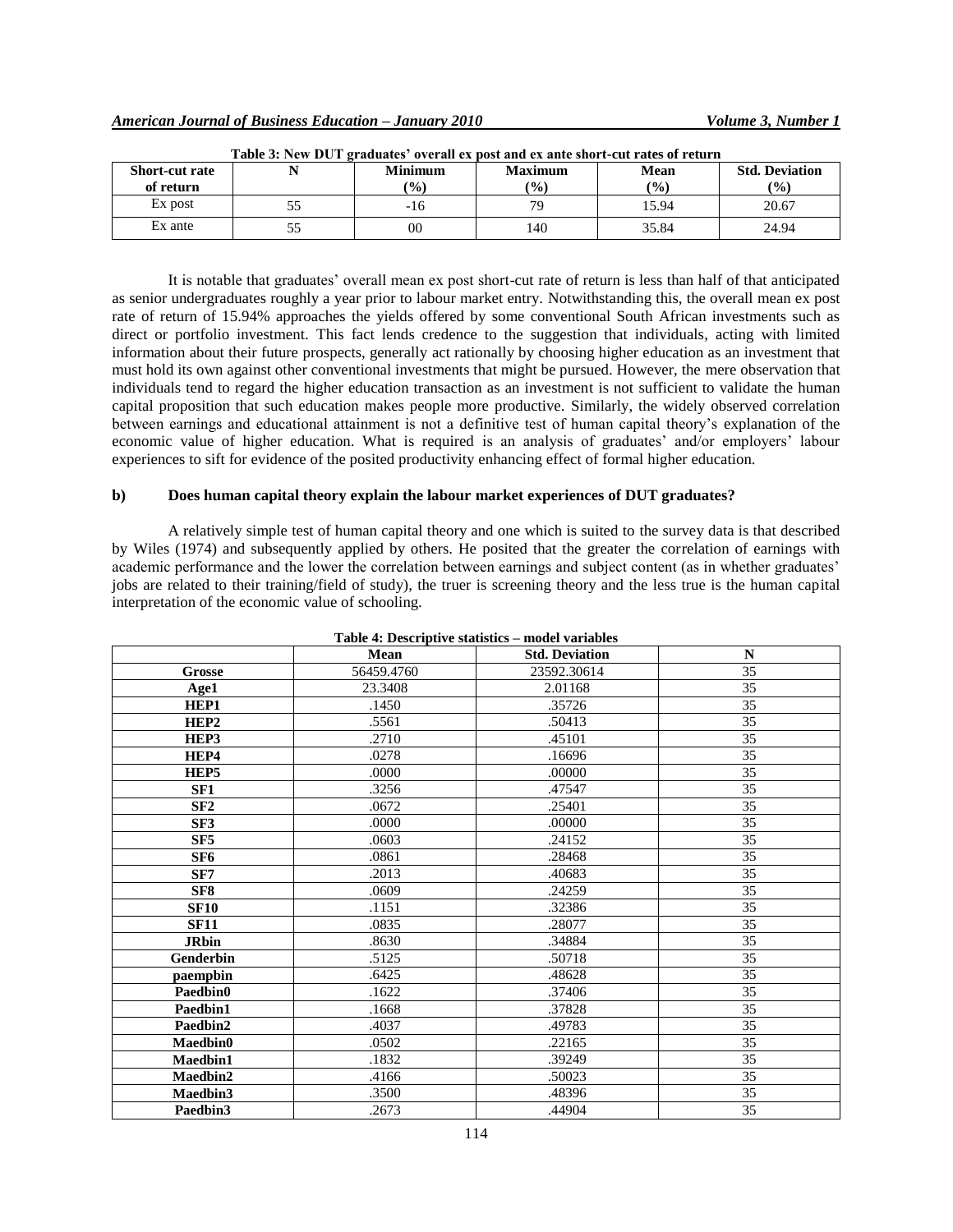# *American Journal of Business Education – January 2010 Volume 3, Number 1*

In this study's application of the Wiles test, graduates' gross commencing earnings (Grosse) were specified as a linear function of their field of study (SF), self-reported higher education performance (HEP), whether their jobs were related to their training (JRbin, the human capital test variable), gender (Genderbin), age (Age1) and parents' educational attainment (Paedbin and Maedbin). Given the relatively small number of cases, it was not possible to specify separate equations for males and females and by different fields of study. This study's version of the Wiles' test, as in the case of Miller and Volker (1984), also did not account for graduates' individual preferences in terms of job characteristics. This flaw, the argument goes, might obscure latent human capital mechanisms in instances where graduates take jobs that are, on the whole, not related to their training but which may offer them special scope to use some facet of their training. Of course, their training renders such individuals productive and their personal gratification must be the reward for this achievement since, because they are nominally working outside their field of study, they are not duly remunerated. Although 84% of respondents indicated that their jobs were related to their training, the assumption that these graduates were employed in their first-choice available jobs where they would have scope to bring their full training to bear may be incorrect. Table 4 sets out the descriptive statistics of the variables employed in the OLS model.

Table 5 details the model's variables and their coefficients.

| Table 5: Moder variables and coefficients |                 |                                    |                   |                     |          |                   |  |  |
|-------------------------------------------|-----------------|------------------------------------|-------------------|---------------------|----------|-------------------|--|--|
|                                           |                 |                                    |                   | <b>Standardized</b> |          |                   |  |  |
| <b>Variables</b>                          |                 | <b>Unstandardized Coefficients</b> |                   | <b>Coefficients</b> | t        | Sig.              |  |  |
|                                           |                 | B                                  | <b>Std. Error</b> | <b>Beta</b>         | $\bf{B}$ | <b>Std. Error</b> |  |  |
|                                           | (Constant)      | $-3045.326$                        | 47526.098         |                     | $-.064$  | .950              |  |  |
|                                           | Age1            | 3098.401                           | 2202.650          | .264                | 1.407    | .182              |  |  |
|                                           | HEP1            | 8129.011                           | 9053.618          | .123                | .898     | .385              |  |  |
|                                           | HEP3            | $-16330.705$                       | 10176.402         | $-.312$             | $-1.605$ | .131              |  |  |
|                                           | HEP4            | 58297.736                          | 23173.950         | .413                | 2.516    | $*0.025$          |  |  |
|                                           | SF2             | 13458.944                          | 12445.692         | .145                | 1.081    | .298              |  |  |
|                                           | SF <sub>5</sub> | $-6225.570$                        | 12599.628         | $-.064$             | -.494    | .629              |  |  |
|                                           | SF <sub>6</sub> | 36450.284                          | 12242.684         | .440                | 2.977    | $*010$            |  |  |
|                                           | SF7             | -4470.845                          | 12284.439         | $-.077$             | $-.364$  | .721              |  |  |
|                                           | SF <sub>8</sub> | 53687.840                          | 11776.937         | .552                | 4.559    | $***.000$         |  |  |
|                                           | SF10            | 23929.416                          | 13251.518         | .328                | 1.806    | .093              |  |  |
|                                           | SF11            | $-20811.836$                       | 13432.783         | $-.248$             | $-1.549$ | .144              |  |  |
|                                           | <b>JRbin</b>    | $-23696.873$                       | 10673.084         | $-.350$             | $-2.220$ | $*044$            |  |  |
|                                           | Genderbin       | $-9546.026$                        | 8284.865          | $-.205$             | $-1.152$ | .269              |  |  |
|                                           | paempbin        | 18065.114                          | 10635.810         | .372                | 1.699    | .112              |  |  |
|                                           | Paedbin0        | $-24304.427$                       | 16994.554         | $-.385$             | $-1.430$ | .175              |  |  |
|                                           | Paedbin2        | 2583.293                           | 13020.917         | .055                | .198     | .846              |  |  |
|                                           | Maedbin0        | 43890.584                          | 16995.907         | .412                | 2.582    | $*022$            |  |  |
|                                           | Maedbin1        | 607.274                            | 11021.083         | .010                | .055     | .957              |  |  |
|                                           | Maedbin3        | $-22204.088$                       | 10898.143         | $-.455$             | $-2.037$ | .061              |  |  |
|                                           | Paedbin3        | 14393.763                          | 15309.374         | .274                | .940     | .363              |  |  |

#### **Table 5: Model variables and coefficients**

a. Dependent Variable: Grosse. b. \*p<0.05, \*\*\*p<0.001

The enter method produced a significant model ( $F_{20,14}$  = 4.326, p = 0.004 < 0.01 and adjusted R square = 0.663). As one would expect, earnings are predicted to increase with increasing performance relative to the performance reference category (i.e. HEP4 relative to HEP2). This result supports a screening interpretation of the value of higher education. In a surprising result, gross earnings (Grosse) are inversely related to the extent to which graduates' jobs are related to their training (JRbin). This apparently perverse result may be a consequence of many graduates entering their first jobs on the basis of internships during which period salaries are relatively low but which then escalate dramatically once the internship/probationary period is completed. It must, however, be accepted that the regression model not only supports a screening/signalling theory of the economic value of education but it also rather specifically fails to shore up the human capital proposition that formal education raises individuals' productivity as evidenced by their higher earnings.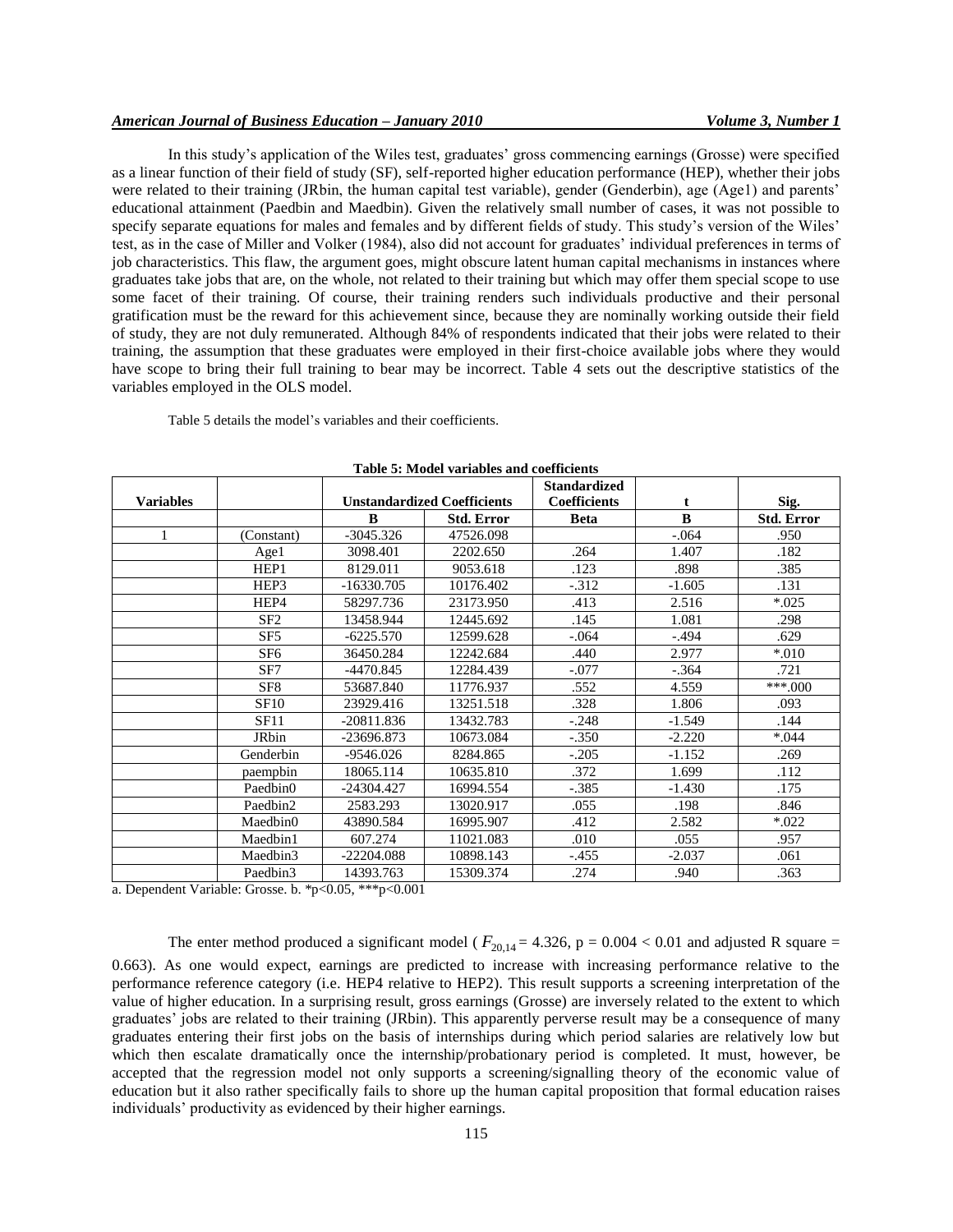In order to conclude that the model offers support to the human capital interpretation of the educational attainment-earnings link, the sign of the JRbin coefficient should be positive. That is, if graduates' jobs are related to their training, then the skills and knowledge acquired during higher education should manifest in higher productivity and hence higher gross earnings. This reasoning relies on the intuition that, if employers *believe* that graduates' education is generally relevant to their job descriptions then this *belief* is likely to be acknowledged in appropriate remuneration. It seems that, however, that, at least at the outset of DUT graduates' careers, the evidence produced by the model leans more to a screening interpretation of the value of schooling. Not only are the signs of the various levels of the HEP dummy variable what one would expect, but it is also has greater statistical significance than the JRbin variable.

Other significant predictor variables include study field with education ( $SF = 8$ ) and public relations ( $SF =$ 11) graduates, in particular, likely to enjoy higher commencing earnings than those in the reference category of accounting/finance ( $SF = 11$ ). This result is probably a consequence of many accounting/finance graduates entering the labour market on the basis of internships. Another unexpected result is that of graduates who reported having no mother (Maedbin0) likely to enjoy higher gross earnings than those in the reference category whose mothers have a secondary education (Maedbin2). Graduates' paternal education status and parents' employment status were not significant predictors of earnings. Similarly graduates' age and gender were not indicated as significant determinants of graduates' commencing earnings.

## **5. CONCLUSION**

This paper considered the question of whether human capital theory, constrained as it is by its neoclassical economic epistemology, is capable of offering a sound explanation of the economic value of higher education. Most studies claiming support for a human capital interpretation of formal education's economic value do so on the basis of the widely reported link between earnings and educational attainment. Such studies are based on the intuition that the superior earnings of holders of higher education credentials reflect their higher marginal products relative to less qualified individuals. This is a gratuitous assumption evidently borne of analytical frustration which appeals to popular expectations and beliefs, variables that have greater credence in qualitative analysis.

An OLS model was employed to test the human capital thesis that relevant education raises the productivity of labour with the consequence that educated workers receive higher earnings. The human capital test variable (JRbin) employed in this regression displayed a negative and statistically significant coefficient. Thus graduates earnings, in this instance, are inversely related to the job relevance of their training. This unexpected causality may be a consequence of many graduates entering their first jobs on the basis of internships during which time their earnings are initially suppressed. It is possible that the relationship between earnings and graduates' job relevance of their training will turn positive after their probationary term. If this is the case one could, with the benefit of hindsight, speculate that the human capital mechanism is, albeit imperfectly and possibly latently, evident in the labour market outcomes experienced by DUT Pietermaritzburg new graduates. The evidence produced by the model suggests, however, that employers of new DUT graduates do not *believe* – as evidenced by the negative association between earnings and job relevance of training - that their formal training is immediately useful and therefore productive. On the contrary, it suggests that it is a liability.

Respondents' earnings were indicated to be significantly influenced by their higher education performance. This relationship was indicated as both more robust than the relationship between earnings and the human capital test variable as well as having the expected direct causality, a result that supports a screening interpretation of the economic value of higher education. Although the study finds evidence of screening this does not rule out the possible presence of the human capital mechanism. Indeed, future studies of the economic value of higher education could profitably compare graduates first and later labour market expectations and experiences.

The conclusion that suggests itself is that it is likely that some combination of both human capital and screening theories in fact accounts for the economic value of education (as deduced from the labour market experiences of graduates). Although Bowman (1992) does not qualify this sentiment thus, it is a possibility that can more readily be anticipated in qualitative analysis which grants greater latitude and credence to the variables that inspire human action. These include individuals' expectations, beliefs, attitudes, intentions and so forth. At any rate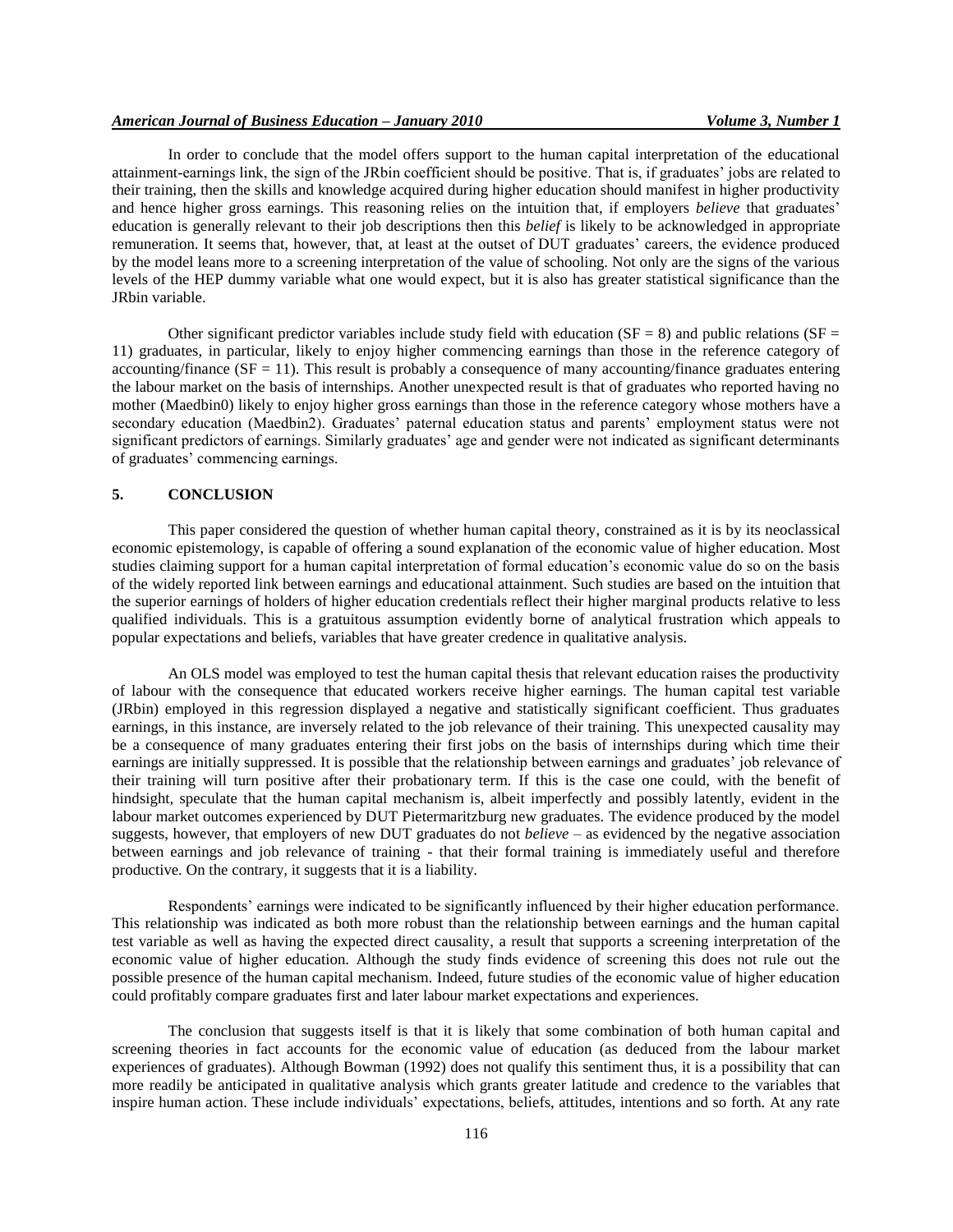it is a qualified view that finds some resonance in the position well argued in the literature that no one theory can adequately explain the economic value of schooling (Bowman 1992, Hamalainen and Uusitalo 2006).

#### **REFERENCES**

- 1. Anon. (2006d) *Graduate Unemployment in Post-Apartheid South Africa: Nature and Possible Policy Responses*. Report, Development Policy Research Unit, University of Cape Town.
- 2. Anon. (2007e) *Graduate unemployment in the Face of Skills Shortages*: *A Labour Market Paradox.* Policy brief, Development Policy Research Unit, University of Cape Town.
- 3. Arabsheibani, G. (1989) The Wiles Test Revisited. *Economics Letters*, 29(4), p.361-364.
- 4. Bhorat, H. (2007) In jobs, the quality of skills counts. *Sunday Times Business Times*, February 11 2007, p.10.
- 5. Blaug, M. (1980) *The methodology of economics*. Cambridge: Cambridge University Press.
- 6. Blaug, M. (1992) Where Are We Now in the Economics of Education? In: M. Blaug (ed) *The Economic Value of Education: Studies in the Economics of Education.* Aldershot, Edward Elgar Publishing Limited. p.211-222.
- 7. Blaug, M. (1987) The Correlation Between Education and Earnings: What Does It Signify? In: M. Blaug (ed) *The Economics of Education and the Education of an Economist.* New York: New York University.
- 8. Bowman, M.J. (1992) Learning and Earning in the Postschool Years. In: M. Blaug (ed) *The Economic Value of Education: Studies in the Economics of Education.* Aldershot, Edward Elgar Publishing Limited. p.202-241.
- 9. Casale, C., Muller, C. and Posel, D. (2004) "Two Million Net New Jobs": A Reconsideration of the Rise in Employment in South Africa, 1995-2003. *The South African Journal of Economics*, 72 (5), p.978-1002.
- 10. Cosser, M. and du Toit, J. (2002) *From School to higher education? Factors affecting the choice of Grade 12 Learners*. Cape Town, HSRC Press.
- 11. Dore, R.P. (1976) Human Capital Theory, the Diversity of Societies and the Problem of Quality in Education. *Higher Education*, 5, p.79-102.
- 12. Friedman, M. (1953) *Essays in Positive Economics*. Chicago: University of Chicago Press
- 13. Graham, C. and Mckenzie, A. (1995) Delivering the promise: The transition from higher education to work (part 1). *Education and Training*, 37 (1), p.4-12
- 14. Hamalainen, U. and Uusitalo, R. (2006) *Sorting out the sorting vs. human capital debate*. Discussion paper. Social Insurance Institution and Labour Institute for Economic Research respectively, Helsinki, Finland.
- 15. Henning, E., Van Rensburg, W. and Smit, B. (2004) *Finding Your Way in Qualitative Research*. Van Schaik Publishers.
- 16. Hung, F., Chung, Y. and Ho, E.S. (2000) To work or to continue to higher education? The choice of senior secondary students in Shenzen, China. *Higher Education*, 39, p.455-467.
- 17. Koen, C. (2006) An Analysis of Research on Graduate Employment in South Africa. In:
- 18. C. Koen (ed) *Higher education and work: Setting a new research agenda.* Cape Town, HSRC Publishers. p.1-30.
- 19. Krauss, S.E. (2005) Research Paradigms and Meaning Making: A Primer. *The Qualitative Report*, 10 (4), p.758-770.
- 20. La Bella, V. (2008) Skills issue still lurking. *The Witness Advertorial Supplement*, February 2 2008, p. 5.
- 21. Lang, K. and Kropp, D. (1986) Human Capital versus Sorting: The Effects of Compulsory Attendance Laws. *The Quarterly Journal of Economics*, 101 (3), p.609-624.
- 22. Lazear, E. (2000) Economic Imperialism. *Quarterly Journal of Economics*, 115, p.99 146.
- 23. Menon, M.E. (1997) Perceived Rates of Return to higher Education in Cyprus. *Economics of Education Review*, 16 (4), p.425-430.
- 24. Miller, P.W. and Volker, P.A. (1984) The Screening Hypothesis: An Application of the Wiles Test. *Economic Inquiry*, 22 (1), p.121-127.
- 25. Mincer, J. (1992) Human Capital and the Labour Market: A Review of Current Research. *In*: M. Blaug (ed) *The Economic Value of Education: Studies in the Economics of Education.* Aldershot, Edward Elgar Publishing Limited. p.186-193.
- 26. Moleke, P. (2003) *Employment Experiences of Graduates*. Cape Town, Human Sciences Research Council.